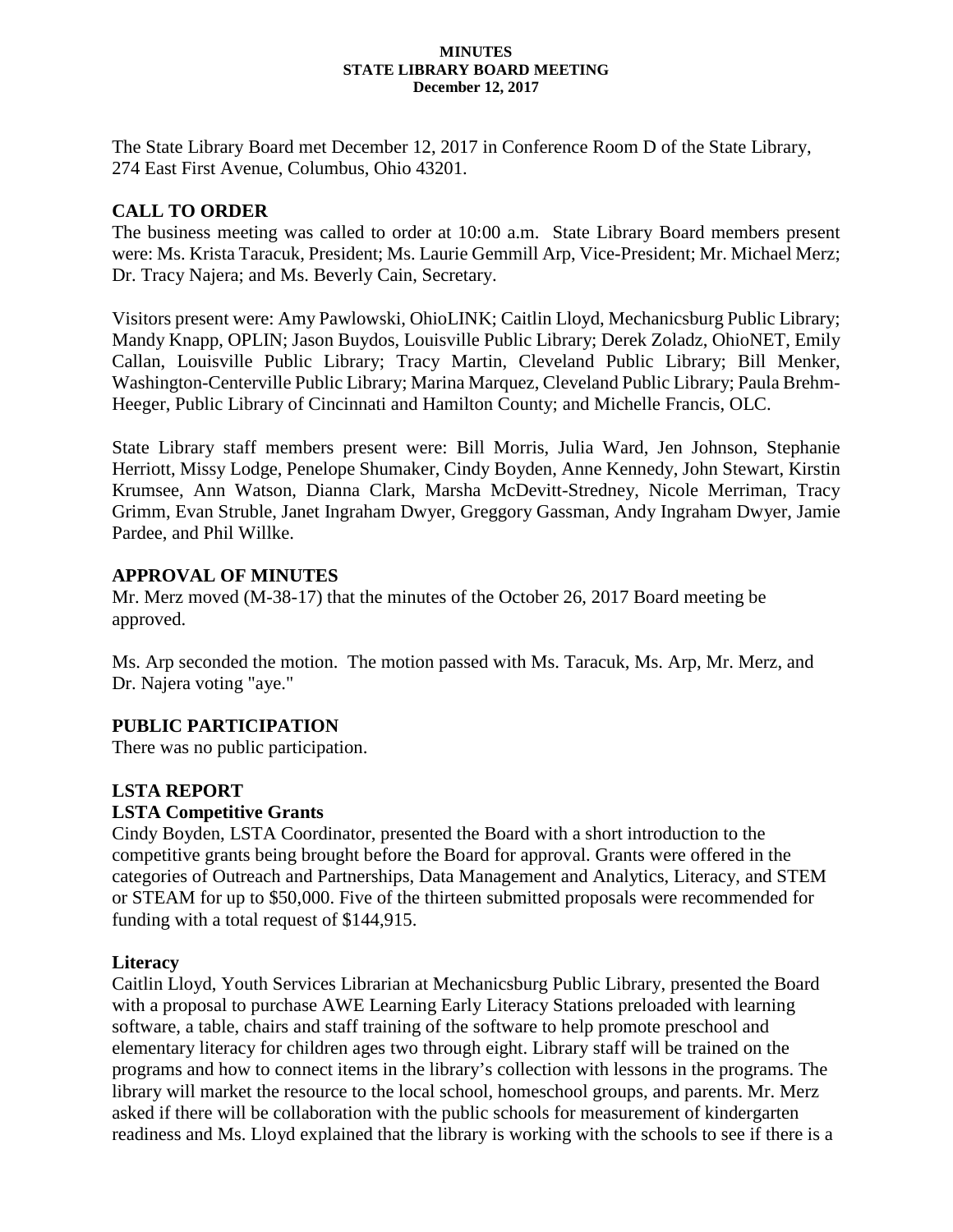way to collaborate. Mr. Merz asked if upgrades are available for the software and Ms. Lloyd said that there are. Ms. Arp asked if the schools were excited about the equipment and Ms. Lloyd said that they are.

Mr. Merz moved (M-39-17) that a Library Services and Technology Act (LSTA) grant in the amount of \$6,833 from FFY17 carryover funds be awarded to Mechanicsburg Public Library for a Literacy project for the period of January 1, 2018 – September 30, 2018.

Dr. Najera seconded the motion. The motion passed with Ms. Taracuk, Ms. Arp, Mr. Merz, and Dr. Najera voting "yes."

# **Outreach and Partnership**

Tracy Martin, Grants and Development Coordinator, and Marina Marquez, Learning and Education Coordinator at Cleveland Public Library presented the Board with a proposal to curate a new Book Box, which is a mini library where patrons can pick up and check out library materials, to increase the outreach and visibility of the library in the community. The Book Box will be located on the city's west side at the popular Edgewater Live concert series. Cleveland Public Library expects one year attendance to surpass 2,000 patrons. Ms. Arp asked what hours the Book Box would be staffed. Ms. Martin explained that the Book Box will be open during events from 4-9 p.m.

Jason Buydos, Director of Louisville Public Library, presented the Board with a proposal to create a Sensory Strategy Program at the library that will benefit the underserved special needs community. The library's strategy focuses on creating a multi-sensory environment and programming that will open a new world for participants and families dealing with mental disabilities, developmental delays, and autism. The intended impact is that the program and socialization will allow those participating to improve development of thought, intelligence, speech, and social skills at the library. Mr. Buydos said that Louisville Public Library will be the first in Ohio to actively serve this population. Ms. Arp asked if Mr. Buydos saw this as a model for other libraries and Mr. Buydos said that he very much does. Dr. Najera said it sounded like there are a lot of stakeholders in the community who have been providing input and Mr. Buydos explained that there are.

Paula Brehm-Heeger, Chief Strategy and Technology Officer at Public Library of Cincinnati and Hamilton County, presented the Board with a proposal to purchase a Laptop Anytime Kiosk that will dispense laptops at the Carnegie Center of Columbia Tusculum offering technology to two Hamilton County neighborhoods, Columbia Tusculum and the East End, which have no neighborhood public library. A small collection will also be available at the location. The library hopes that this project will expand the presence of the library to this population and serve their technology needs. Ms. Taracuk asked if there would be a problem with damage or missing items, and Ms. Brehm-Heeger explained that if a laptop is not working properly, it will not be dispensed to patrons, and there is an anti-theft plan in place. Dr. Najera asked if patrons will be using laptops onsite, and Ms. Brehm-Heeger explained that they cannot leave the building and have a four-hour loan. Ms. Arp asked if this is a trial to see if a library branch is needed or if it's a partnership with the Carnegie Center and Ms. Brehm-Heeger explained that it was both. Ms. Cain said that Licking County Library's Library-in-a-Box may be something to investigate in the future. Dr. Najera asked if patrons can get help from staff via chat and Ms. Brehm-Heeger said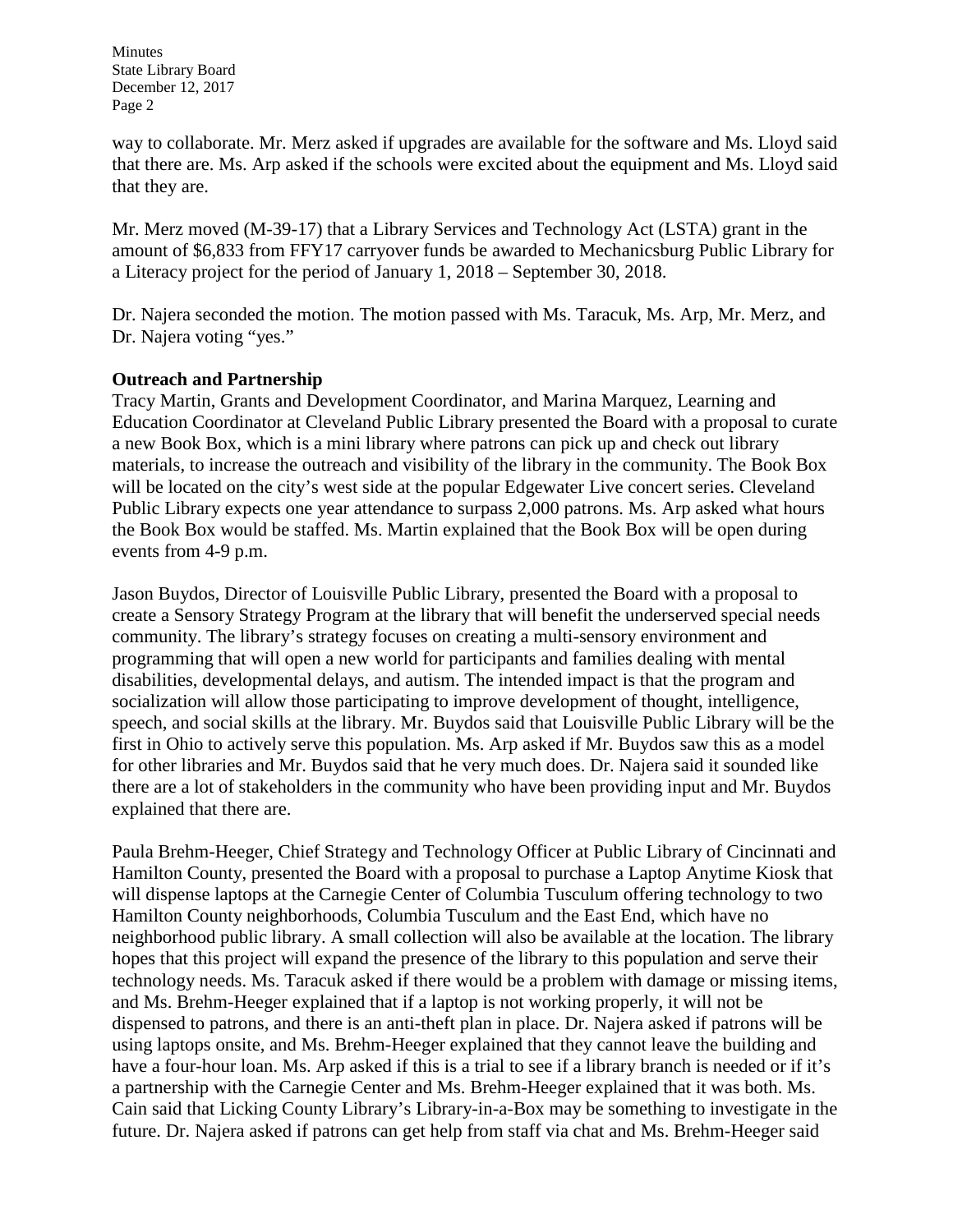that staff are available via chat on the library's webpage and Carnegie Center staff will have a direct line to call someone for assistance as well.

Dr. Najera moved (M-40-17) that Library Services and Technology Act (LSTA) grants from FFY17 carryover funds be awarded to the following libraries in the specified amounts for Outreach & Partnership projects for the period of January 1, 2018 – September 30, 2018:

| Cleveland Public Library                         | \$50,000 |
|--------------------------------------------------|----------|
| Louisville Public Library                        | \$50,000 |
| Public Library of Cincinnati and Hamilton County | \$28,670 |

Mr. Merz seconded the motion. The motion passed with Ms. Taracuk, Ms. Arp, Mr. Merz, and Dr. Najera voting "yes."

# **STEM**

Bill Menker, Adult Services Team Leader at Washington-Centerville Public Library, presented the Board with a proposal to purchase maker programming kits for a wide variety of ages. The kits will provide hands-on learning opportunities by having access to equipment, supplies, and instruction that may not be easily accessible elsewhere. Activities will blend design, engineering, fabrication, and education which all engage STEM principles. Ms. Taracuk asked if there would be classes available and Mr. Menker explained that there would be two per month. Dr. Najera asked if there would be additional staff training and Mr. Menker said that there would be. Ms. Arp asked if community members would be volunteering with the project and Mr. Menker said that there was interest in that expressed through a survey.

Mr. Merz moved (M-41-17) that a Library Services and Technology Act (LSTA) grant in the amount of \$9,412 from FFY17 carryover funds be awarded to the Washington-Centerville Public Library for a STEM project for the period of January 1, 2018 – September 30, 2018.

Ms. Arp seconded the motion. The motion passed with Ms. Taracuk, Ms. Arp, Mr. Merz, and Dr. Najera voting "yes."

# **Public Library Automation**

Ms. Boyden presented the Board with a Public Library Automation proposal from Galion Public Library Association. The library is joining the COOL Consortium.

Dr. Najera moved (M-42-17) that a Library Services and Technology Act (LSTA) grant in the amount of \$20,584 from FFY17 carryover funds be awarded to Galion Public Library Association for a Public Library Automation project for the period of January 1, 2018 – September 30, 2018.

Mr. Merz seconded the motion. The motion passed with Ms. Taracuk, Ms. Arp, Mr. Merz, and Dr. Najera voting "yes."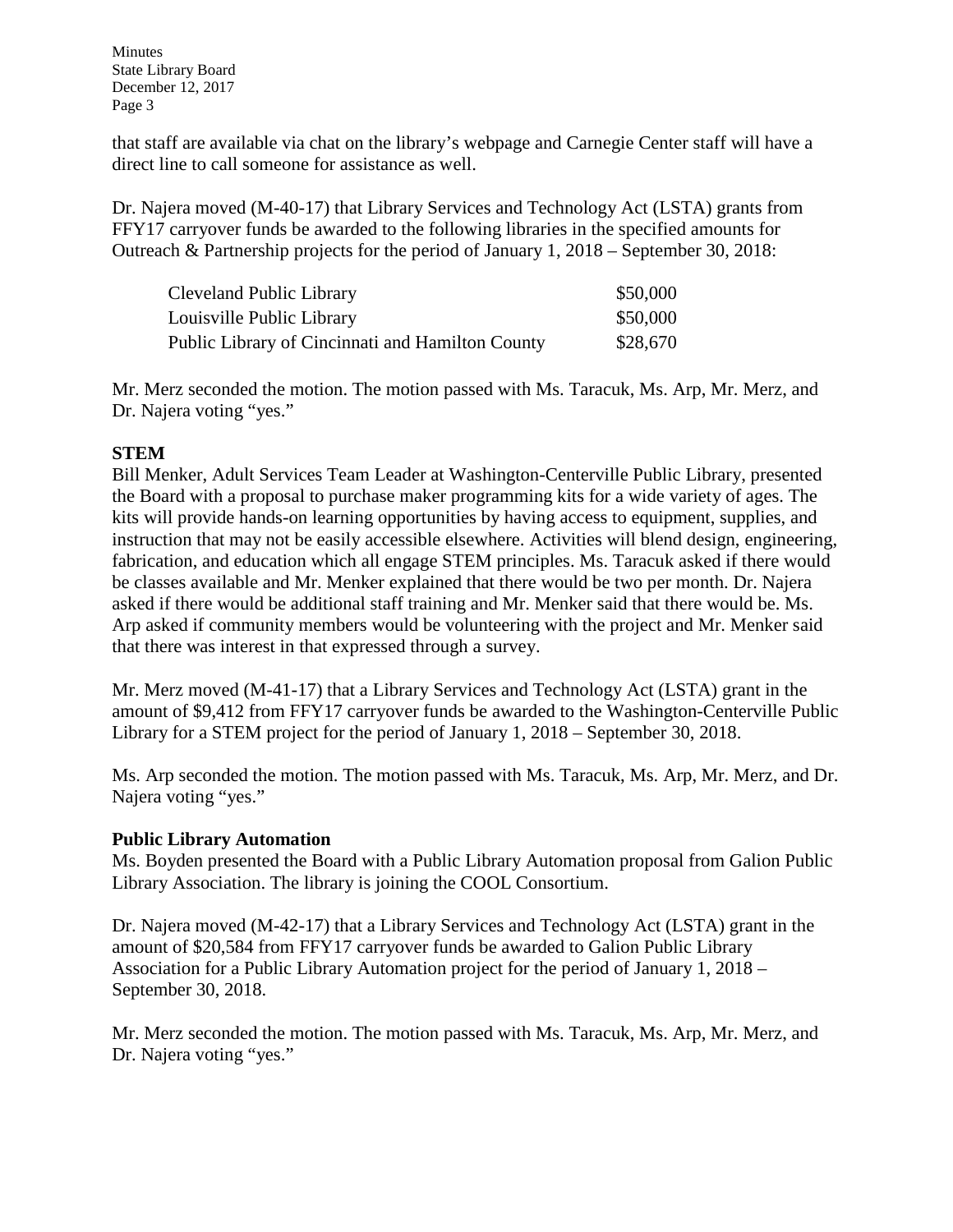### **Diversity Pathway OhioLINK Grant**

Missy Lodge, Associate State Librarian for Library Development, explained to the Board that the need to increase diversity in libraries has been a great concern over the years at all levels, but there hasn't been a lot of action. Miami University Libraries, on behalf of the OhioLINK library community, is requesting \$20,000 for a planning grant to help support the development of a state-based diversity workforce initiative for the library profession. Amy Pawlowski and Gwen Evans from OhioLINK presented the Board with their plan. They explained that they hope to encourage under-represented groups to explore the library profession. They hope the project will be a model to be replicated. DeEtta Jones and Associates (DJA) will be contracted to implement the project. Mr. Merz asked if DJA is Ohio-based. Ms. Pawlowski explained that it is not, but is nationally known. Dr. Najera asked if the goal is to create a high school to college career pathway. Ms. Pawlowski explained that diverse people come to Ohio for school and do not stay, so there is a goal to get people to stay in Ohio. Ms. Arp asked if there will be cultural institution partnerships, and Ms. Pawlowski said that is a possibility. Dr. Najera recommended contacting the Ohio Department of Education.

Ms. Arp moved (M-43-17) that a Library Services and Technology Act (LSTA) grant in the amount of \$20,000 from FFY17 carryover funds be awarded to Miami University Libraries for a Diversity Pathway/Training Project for the period of January 1, 2018 – September 30, 2018.

Dr. Najera seconded the motion. The motion passed with Ms. Taracuk, Ms. Arp, Mr. Merz, and Dr. Najera voting "yes."

# **STATE LIBRARIAN'S REPORT**

#### **Board Development Topics for 2018**

Ms. Cain presented the Board with the following schedule for Board Development for 2018: January 18, 2018—Training

- Overview of the State's new Sexual Harassment Training Initiative for leadership May 17-18, 2018—Board Retreat
	- Cuyahoga County Public Library—exact location TBD
- July 19, 2018—Library Leadership Ohio—Quest Conference Center
- Get to know the newest class of library leaders October 18, 2018
	- The SEO Library Center and Consortium in Caldwell, OH.

The Board agreed to these topics for 2018.

# **UNFINISHED BUSINESS**

There was no unfinished business

#### **NEW BUSINESS**

# **Knight Foundation Grant and Ohio Digital Network Update**

Jen Johnson, Ohio Digital Network Project Coordinator, provided the Board with an update on the Ohio Digital Network, Ohio's Digital Public Library of America (DPLA) service hub. She explained that DPLA was launched in 2013. It is a portal and platform and it does not own the rights or licenses to included materials. There are currently 18,436,032 items in DPLA. There are 32 curated exhibitions and 120 primary source sets available. For the Ohio service Hub, thirty-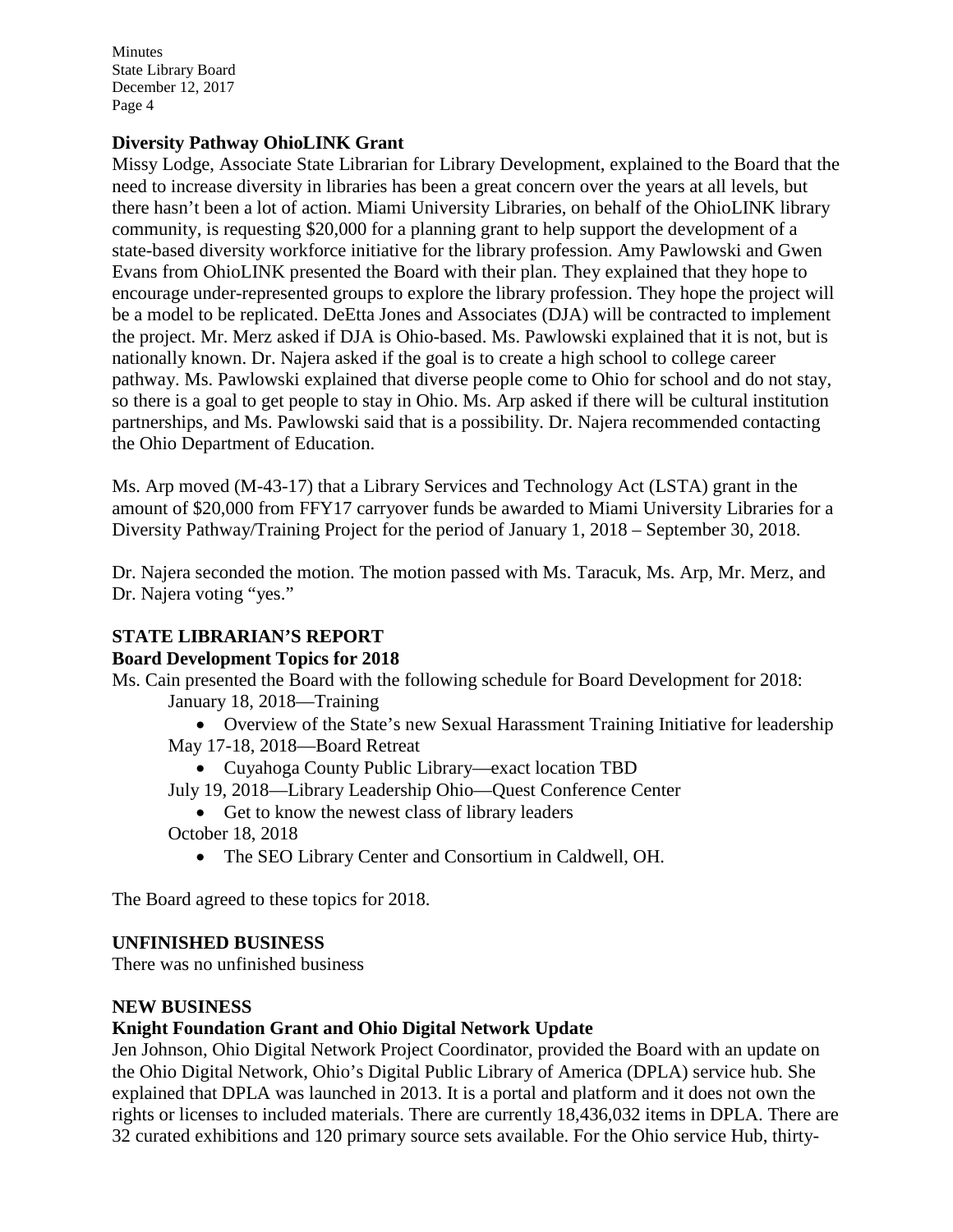five members are a part of phase one. To date, Ohio has 36,000 of the 50,000 items required for the initial harvest. Ms. Johnson explained that the State Library was awarded a Knight Foundation grant available to move the hub forward. Part of the grant requirements are to work with an institution which has or had a Knight newspaper. For Ohio, that is Akron. The State Library is working with Akron-Summit County Public Library to have their Ohio Ballet collection digitized and added to Ohio Digital Network. The State Library also contracted with 427 Design for branding, logo, and website design for Ohio Digital Network. Ms. Johnson unveiled the new website to the Board. Ms. Arp asked how metadata gathering is going, and Penelope Shumaker, Metadata Librarian, explained that everything is running smoothly.

Mr. Merz moved (M-44-17) that a grant in the amount of \$19,500 from Fiscal Year 2018 within ALI 350-603 (Library Service Charges) be awarded to 427 Design Company for the Knight Foundation Grant for the period of December 12, 2017 – January 31, 2018.

Dr. Najera seconded the motion. The motion passed with Ms. Taracuk, Ms. Arp, Mr. Merz, and Dr. Najera voting "yes."

# **Circulation Policy Update**

Ann Watson, Associate State Librarian for Library Services, presented the Board with an updated Circulation Policy. Ms. Watson explained that the policy has not been updated since 1993. Mr. Merz asked if the policy should track the statute from the Public Records Act dealing with confidentiality. Mr. Merz recommended changing the language to track the statute in section IV of the policy. Ms. Watson agreed to make the recommended changes to the policy.

Mr. Merz moved (M-45-17) to adopt to adopt the revised State Library of Ohio Circulation Policy as amended. Lending policies in effect at the State Library of Ohio are subject to review by the State Library Board. These policies are intended to make the largest possible number of materials available to the largest possible number of customers. The ongoing role of the State Library of Ohio is to serve the citizens of Ohio by fulfilling the information needs of state government agencies, supporting services of other libraries in the state and providing direct public services as appropriate. The following proposed Policy will go into effect January 1, 2018:

Lending policies in effect at the State Library of Ohio have been adopted and are subject to review by the State Library Board. These policies are intended to make the largest possible number of materials available to the largest possible number of customers.

# **I. Purpose**

The ongoing role of the State Library of Ohio is to serve the citizens of Ohio by fulfilling the information needs of state government agencies, supporting services of other libraries in the state and providing direct public services as appropriate.

# **II. Mission & Vision**

VISION:

The vision of the State Library of Ohio is a Smarter Ohio where every Ohioan can access the necessary resources to be engaged citizens, excel at their jobs, participate in the workforce, and pursue their passions and interests. MISSION: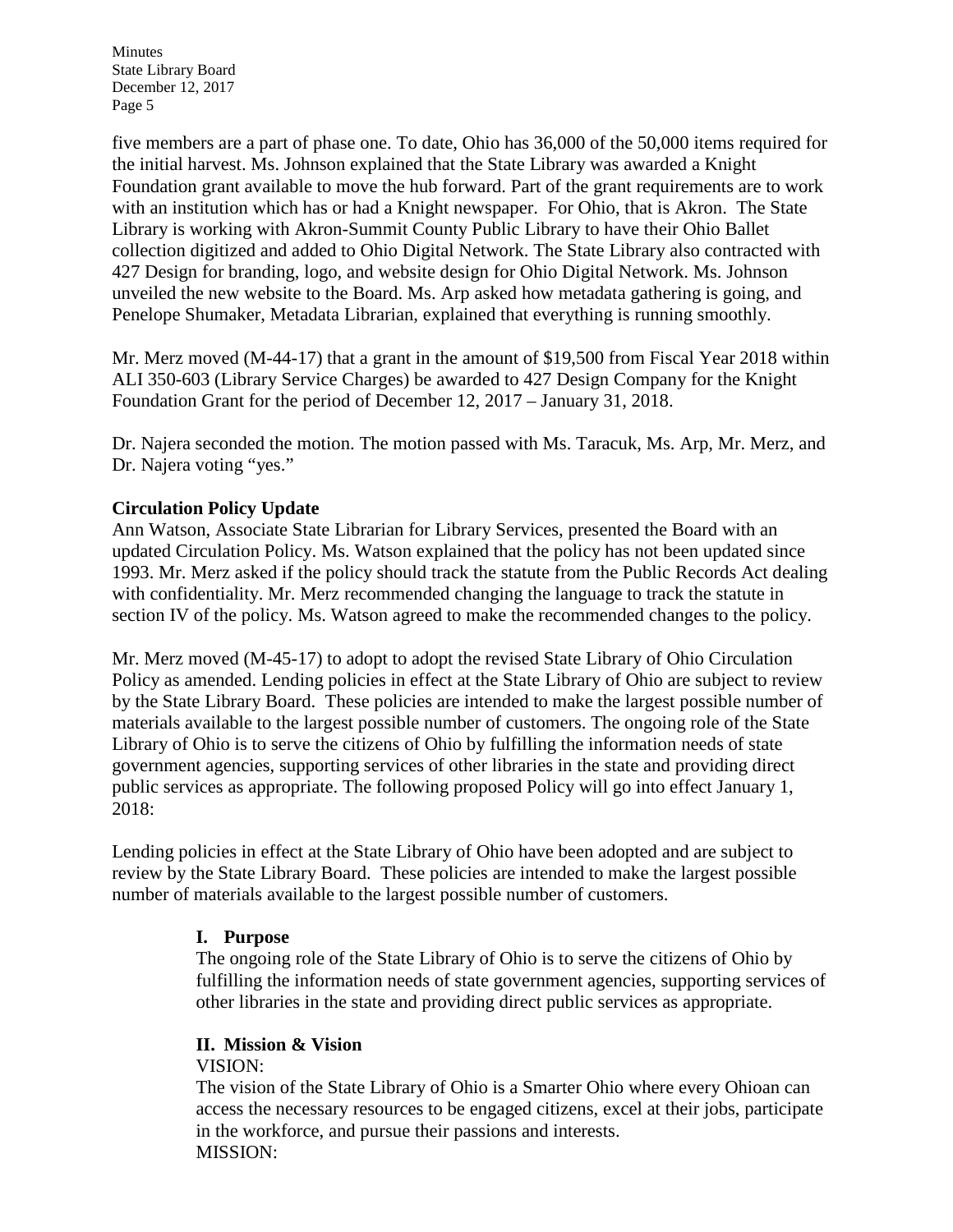The State Library of Ohio ensures a smarter Ohio by managing the delivery of services through three channels:

1. Directly, by building and managing quality collections and providing hands-on service to state government.

2. Cooperatively, through collaborative efforts and information sharing networks within the library community.

3. Virtually, through online and on-the-go access to expert assistance, digitized resources, and a vast selection of electronic materials.

### **III. Who Can Use the Library and How to Get a Library Card**

If you are a State Employee, you can register online [\[https://library.ohio.gov/using](https://library.ohio.gov/using-the-library/get-a-library-card/)[the-library/get-a-library-card/\]](https://library.ohio.gov/using-the-library/get-a-library-card/) or in person. State Employees must provide their complete work contact information.

Ohio Residents who are eighteen years of age or older may borrow materials directly from the State Library. If you are an Ohio Resident, you can register online [\[https://library.ohio.gov/using-the-library/get-a-library-card/\]](https://library.ohio.gov/using-the-library/get-a-library-card/) or in person. A physical library card will be sent to Ohio Residents registering online to verify that the address and information provided on the web form is correct.

Ohio Residents wanting to use their library card immediately must register in person at the State Library of Ohio and show proof of address, i.e. driver's license, state ID, recently postmarked bill, etc. Customers listing a post office box as a mailing address must also provide their resident address.

Once a person registers, they will receive a Unique Patron ID number. This nine-digit number, which is the last nine digits of the barcode listed on the back of the library card, can be used to log in to your online account.

# **IV. Customers' Right to Privacy & Confidentiality of Library Records**

Customers are to be afforded privacy in the selection and use of library books, materials and information resources and services. Inquiries are made of a customer as to the purpose of his/her request *only* to assist in identifying suitable materials.

It is the policy of the State Library of Ohio that personally identifiable information contained in its circulation records shall be confidential. No information concerning an individual customer's library records, or the contents of customers' records or the frequency or nature of questions asked by the customers, will be divulged by the library to any individual, corporation, institution, government, or agency without a subpoena, search warrant, or other court order. Upon receipt of such subpoena, search warrant, or court order, the State Librarian will consult with the Attorney General to determine if such process, order, or subpoena is in proper form and whether there is a showing of good cause for its issuance.

For more detailed information, please refer to the State Library of Ohio Privacy Policy Statement. [\[https://library.ohio.gov/about/policiesandstatements/#Statements\]](https://library.ohio.gov/about/policiesandstatements/%23Statements)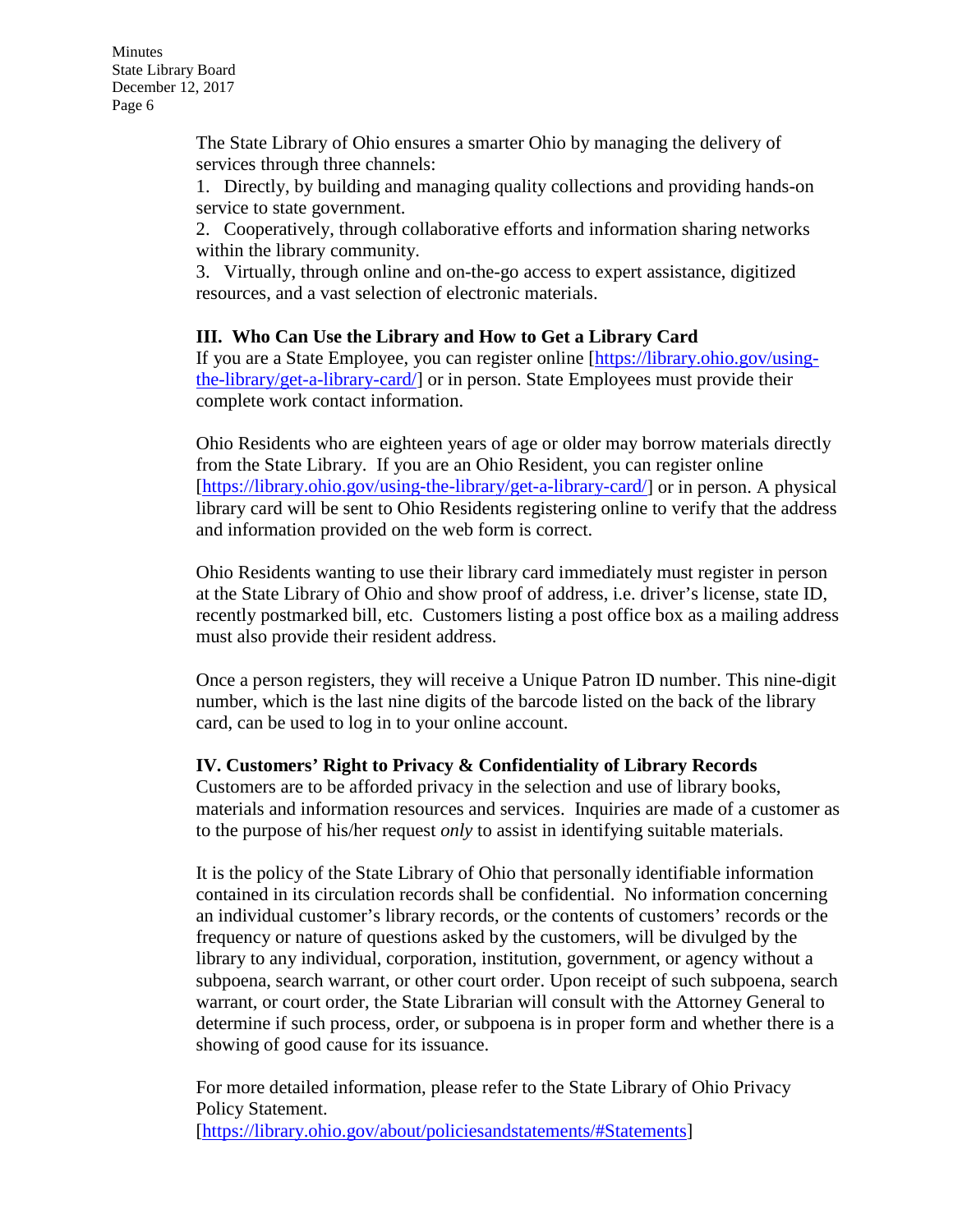> All Library Services staff and all Circulation and/or Interlibrary Loan staff are responsible for maintaining the strict confidentiality of customers' library records. Any staff member asked for personally identifiable information contained in the Library's records will politely refuse to divulge the information and refer to the Privacy Policy Statement. Any problems should be referred to the Associate State Librarian for Library Services in the State Librarian's Office.

### **V. Borrowing, Renewing and Returning Information**

The State Library of Ohio collection contains government documents and materials on business, management, education, health, criminal justice, and other areas of interest to state government, which circulate to the public on a walk-in basis.

#### Non-circulating Library Materials

The following materials are non-circulating. Materials may be used at the library.

- Reference materials
- Materials in poor or fragile condition.
- Print newspapers and periodicals
- Microforms
- Special Collections materials

The State Library of Ohio also participates in Interlibrary Loan with Ohio libraries and out-of-state libraries for State Employees only.

#### Borrowing & Renewing

State Library items circulate for twenty-one (21) days. The circulation period is the same for all library customers.

The renewal period for all customers is twenty-one (21) days and can be renewed as long as no holds have been placed by other customers. All library customers will be able to have unlimited renewals (providing there are no holds on the material) and the library customer account is in good standing.

To renew your books online, access your account at

[\[https://catalog.library.ohio.gov/patroninfo/%20\]](https://catalog.library.ohio.gov/patroninfo/), enter your name and your Unique Patron ID number (the last nine digits of the barcode on the back of your library card), and click submit.

Once you have logged into your account: 1 View **Checked Out Items** 2.Select the books you want to renew 3.Click **Renew**

If you are able to renew your item, a new due date will appear in the status column; if you cannot renew your item, a flag will appear indicating that the item could not be renewed. You may also renew books by calling the State Library Circulation  $\&$ Special Services Department at 614-644-6950.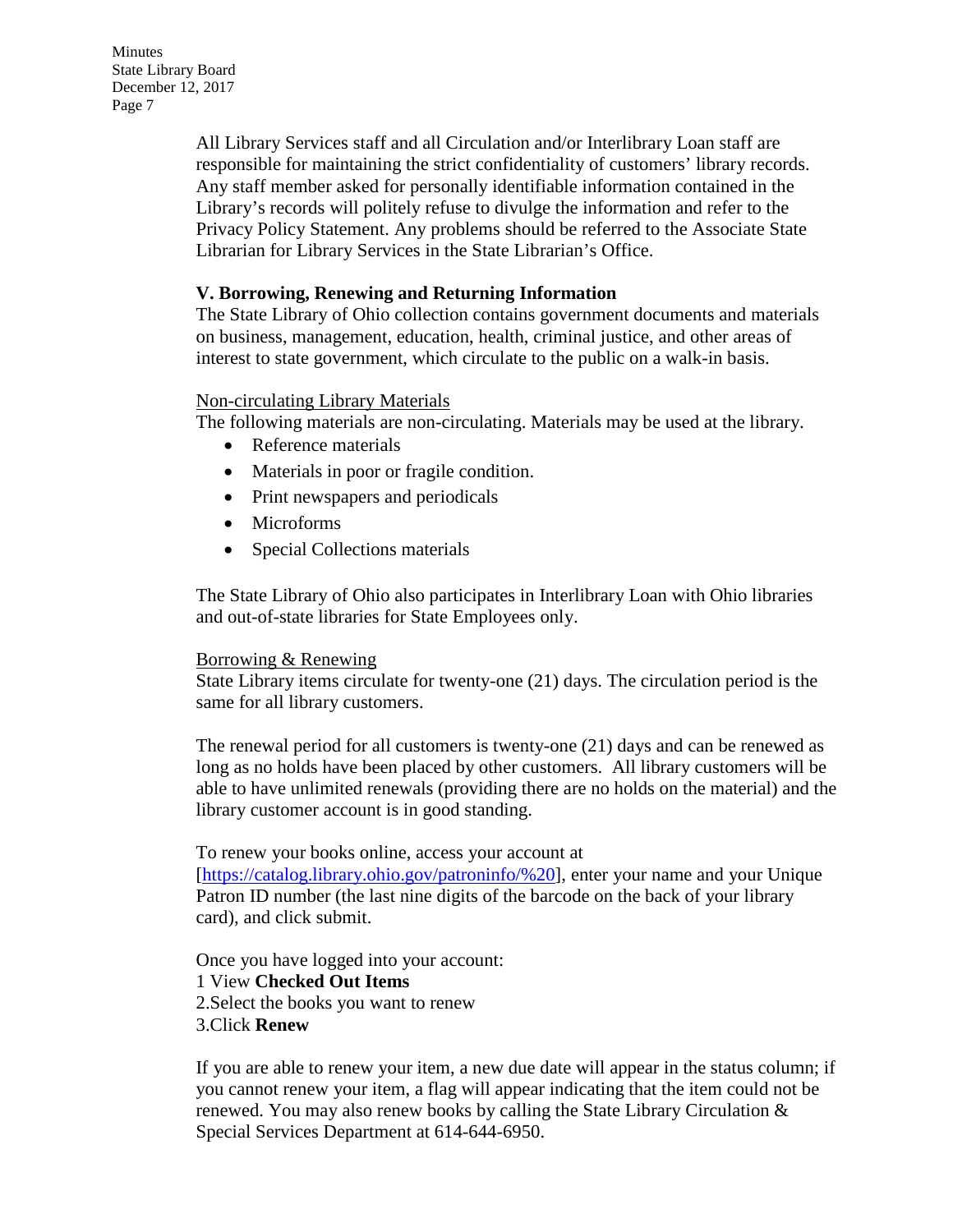#### Returning

State Employees: Please note that library materials may be returned through Inter-Office mail AT YOUR OWN RISK. The State Library is not responsible for library materials lost in Inter-Office mail.

Address for returning books: State Library of Ohio 274 E. First Ave, Suite 100 Columbus, Ohio, 43201

The Library is open from 8:00am – 5:00pm Monday – Friday and closed on weekends and all state holidays. The State Library provides a book drop, located outside the building in the parking lot, for returning materials when the library is closed.

# **VI. Overdue Notices**

Overdue notices will be sent at the time an item is overdue, following the Notice Schedule outlined below. The final notice will be for notification that the customer's library account has been blocked from any further transactions. The customer's account will remain blocked until the overdue item has been returned, a replacement fee has been paid, or a replacement copy of the book has been provided to the State Library of Ohio.

#### **Notice Schedule:**

- First Notice sent one (1) day after the original due date.
- Second Notice sent sixteen (16) days after the original due date.
- Third Notice sent thirty-one (31) days after the original due date.
- Fourth Notice sent forty-six (46) days after original due date.
- Fifth and Final Notice sent sixty-one (61) days after original due date. Note: Library account will be blocked at Fifth  $(5<sup>th</sup>)$  Notice.

# **VII. Library Account Blocks**

Customers who disregard notices recalling library materials for other users, who disregard library notices requesting return of materials obtained by Interlibrary Loan or who have unreturned, non-renewed library materials, will be blocked from further borrowing.

Customers will receive four (4) late, overdue notices (see Notice Schedule above) before their library account will be blocked. Once material(s) are returned to the State Library and checked-in, the block will be removed from the customer's account.

# **VIII. OhioLINK Access**

The State Library is a member of OhioLINK (Ohio Library and Information Network). As such, State Library customers have access to circulating collections of the other OhioLINK member libraries across the state. Borrowing privileges for State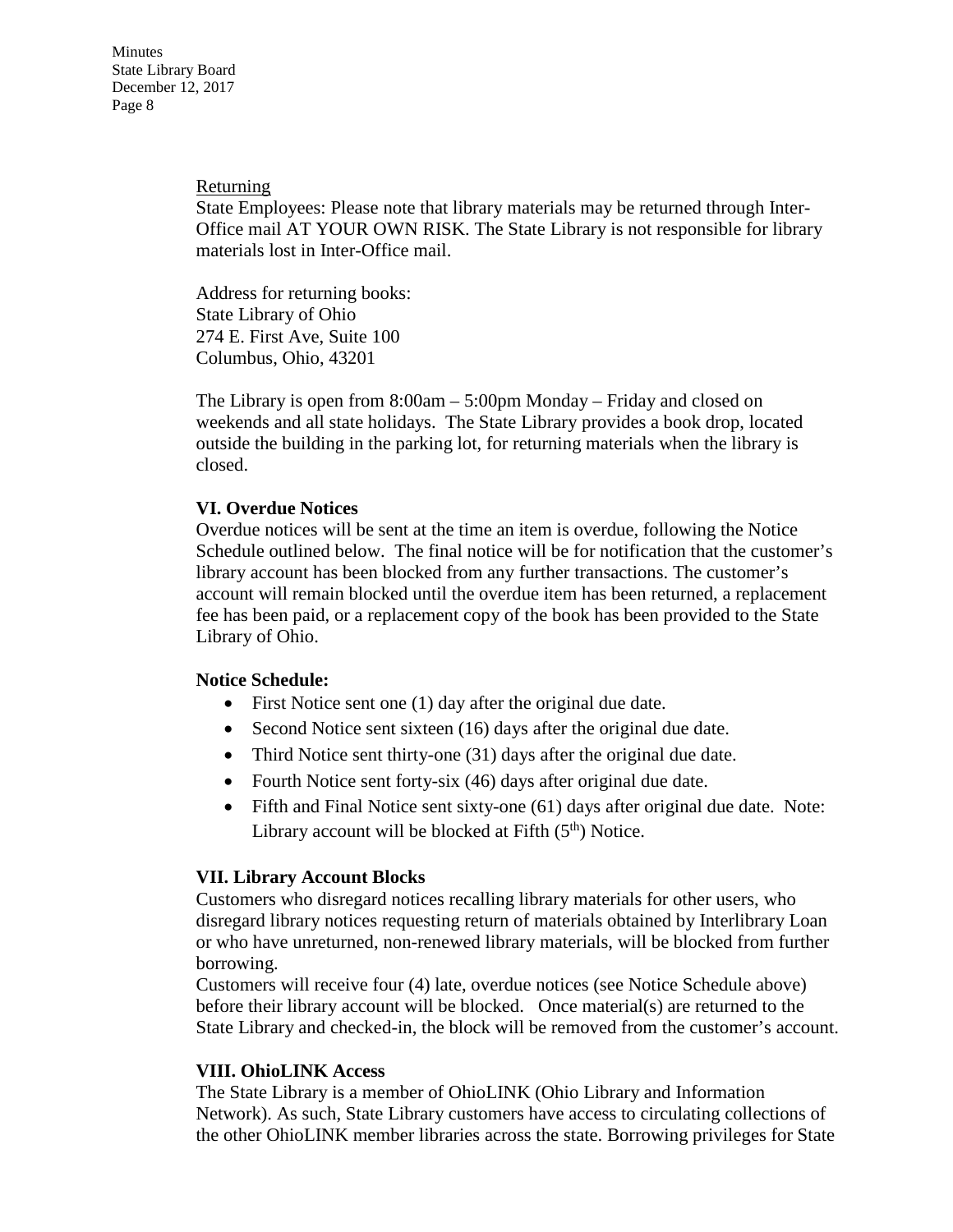Library of Ohio customers to access the collections of other OhioLINK member libraries are granted by the State Library.

An OhioLINK customer is any registered, valid borrower from any OhioLINK member library. OhioLINK customers must be registered and in good standing at their local institution. All rules for OhioLINK customers are based on statewide policies adopted by the OhioLINK Library Advisory Council.

Additional information about borrowing materials through OhioLINK is available on their website at: [\[https://www.ohiolink.edu/content/frequently\\_asked\\_questions\]](https://www.ohiolink.edu/content/frequently_asked_questions).

As an OhioLINK member library, the State Library of Ohio agrees to abide by OhioLINK Patron Initiated Inter-Institutional Circulation Policies as revised January 2008 (see Appendix A) and any subsequent revisions formally approved by the OhioLINK Library Advisory Council.

#### OhioLINK access for Ohio Residents

Basic access to OhioLINK is provided to Ohio Residents who have a State Library card. In order to provide expanded service through OhioLINK the State Library considers Ohio Residents, who are not State Employees, as "courtesy borrowers" who therefore are eligible for up to five (5) OhioLINK loans at any given time. This designation meets the requirements of the OhioLINK Patron Initiated Inter-Institutional Circulation Policies as revised January 2008. (see Appendix A).

#### OhioLINK book borrowing & renewing information

OhioLINK books circulate for twenty-one (21) days. OhioLINK books may be renewed up to six times for an additional twenty-one (21) days, as long as no holds have been placed by other customers. OhioLINK media circulate for seven (7) days with renewals permitted. OhioLINK books will be delivered by courier to the State Library, usually within three to five working days.

By mutual agreement, blocks placed by OhioLINK member libraries shall be honored by the State Library of Ohio. Blocks placed by the State Library of Ohio shall be honored by OhioLINK member libraries.

#### **IX. Library Customers' Responsibilities**

- 1. Customers are responsible for library materials until the borrowed materials have been returned, received and checked-in by State Library staff.
- 2. Customers are responsible for reading and responding to all notices promptly.
- 3. Customers are responsible for notifying the State Library of Ohio of address and contact information changes.
- 4. Customers are responsible for returning library materials on or before the designated due date.
- 5. Customers are responsible for renewing library materials on or before the due date. Customers may renew library materials online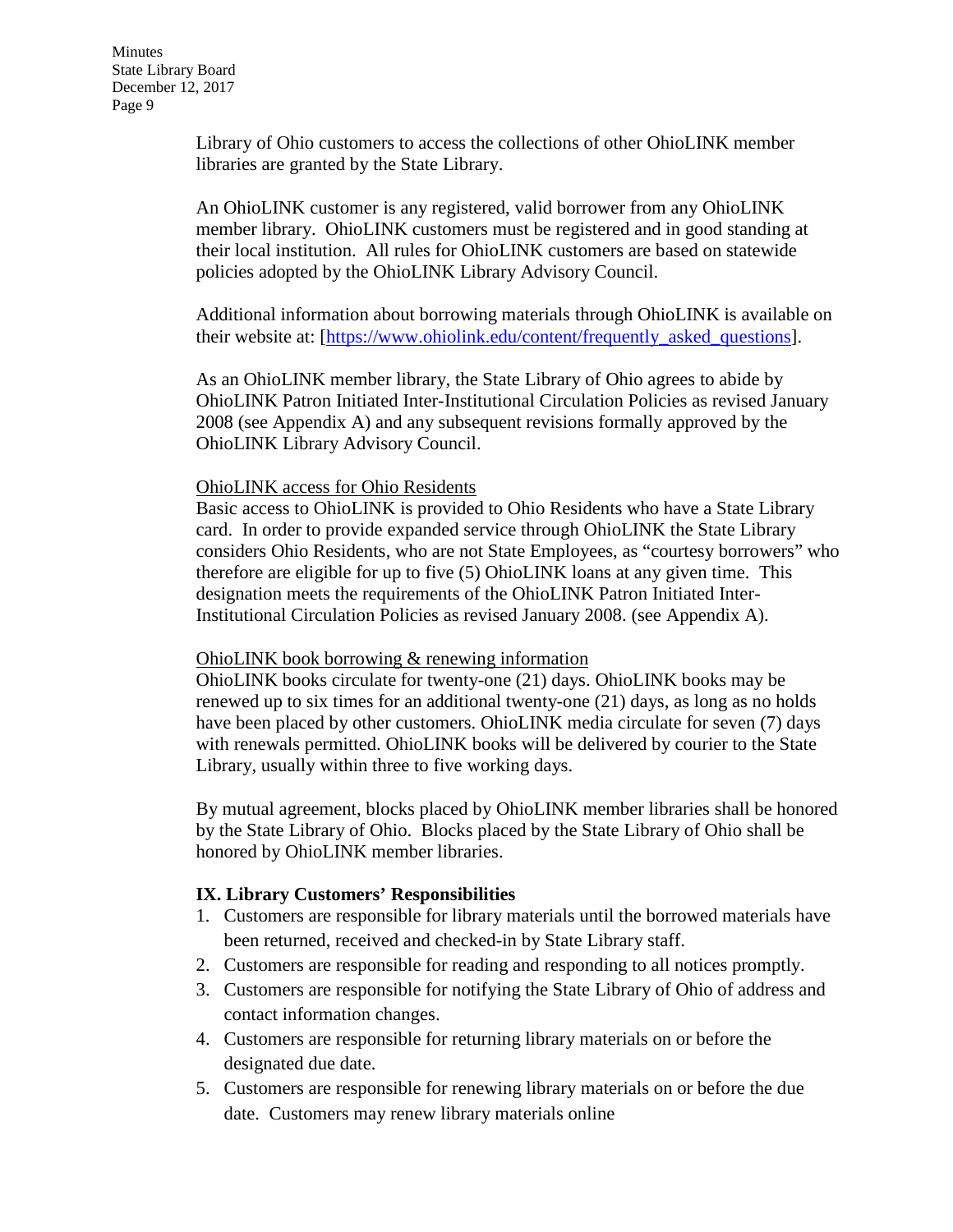[\[https://library.ohio.gov/using-the-library/borrow-renew-return/\]](https://library.ohio.gov/using-the-library/borrow-renew-return/), by phone (614-644-6950), or in person.

- 6. Customers are responsible for paying for or replacing State Library owned library materials that are lost or damaged while in their possession, or while in transit.
- 7. Lost Books: If a customer has lost a book, their library account will be blocked until the item is found and returned OR a replacement fee or replacement copy of the book has been obtained. Customers may replace a lost item with a copy of the same title, or another title acceptable to the library as defined by the State Library. Customers may also pay the State Library a replacement fee of \$35.72 for the lost item. Customers with a lost book should contact the Manager of Circulation & Special Services at 614-644-6950.
- 8. Customers are responsible for charges on OhioLINK materials as indicated in the statewide policies adopted by the Library Advisory Council (see Appendix A).
- 9. Customers are responsible for the following OhioLINK statewide policies as indicted in Appendix A when requesting library materials through the OhioLINK central catalog and/or electronic resources.
- 10. Lost State Library of Ohio materials loaned to OhioLINK customers will be billed in accordance with the billing rate and schedule as established by the OhioLINK Library Advisory Council which is included in Appendix A of this policy.

# **Revised December 2017**

# **Appendix A OhioLINK Inter-Institutional Circulation Policies**

OhioLINK Patron Initiated Inter-Institutional Circulation Policies as revised January 2008 The assumptions and parameters which follow apply only to OhioLINK loans; they need not affect local Circulation/ILL policies or practices. The Library Advisory Council has confirmed the following as the guiding principles for OhioLINK Online Circulation.

- 1. Institutions are encouraged to make available for circulation as many of their holdings as possible.
- 2. Courtesy borrowers should be limited to five outstanding OhioLINK loans at any given time.

This document has been reviewed, revised, and approved by the Library Advisory Council.

- 1. Loan Length—21 days for all patron types except faculty, 7 days for media. Faculty may check out non-media items for 42 days.
- 2. Paging slips will be run at a minimum at each institution daily, Monday through Friday. All materials are to be pulled and ready for U.S. Cargo pickup within one business day. If the material is not found, the paging slip can be held one additional day for possible retrieval before canceling with re-request.
- 3. Renewals—Up to 6 renewals of 21 days each for most patrons or 42 days each for faculty on books as long as no holds have been placed on the item. 7-day media has 3 renewals.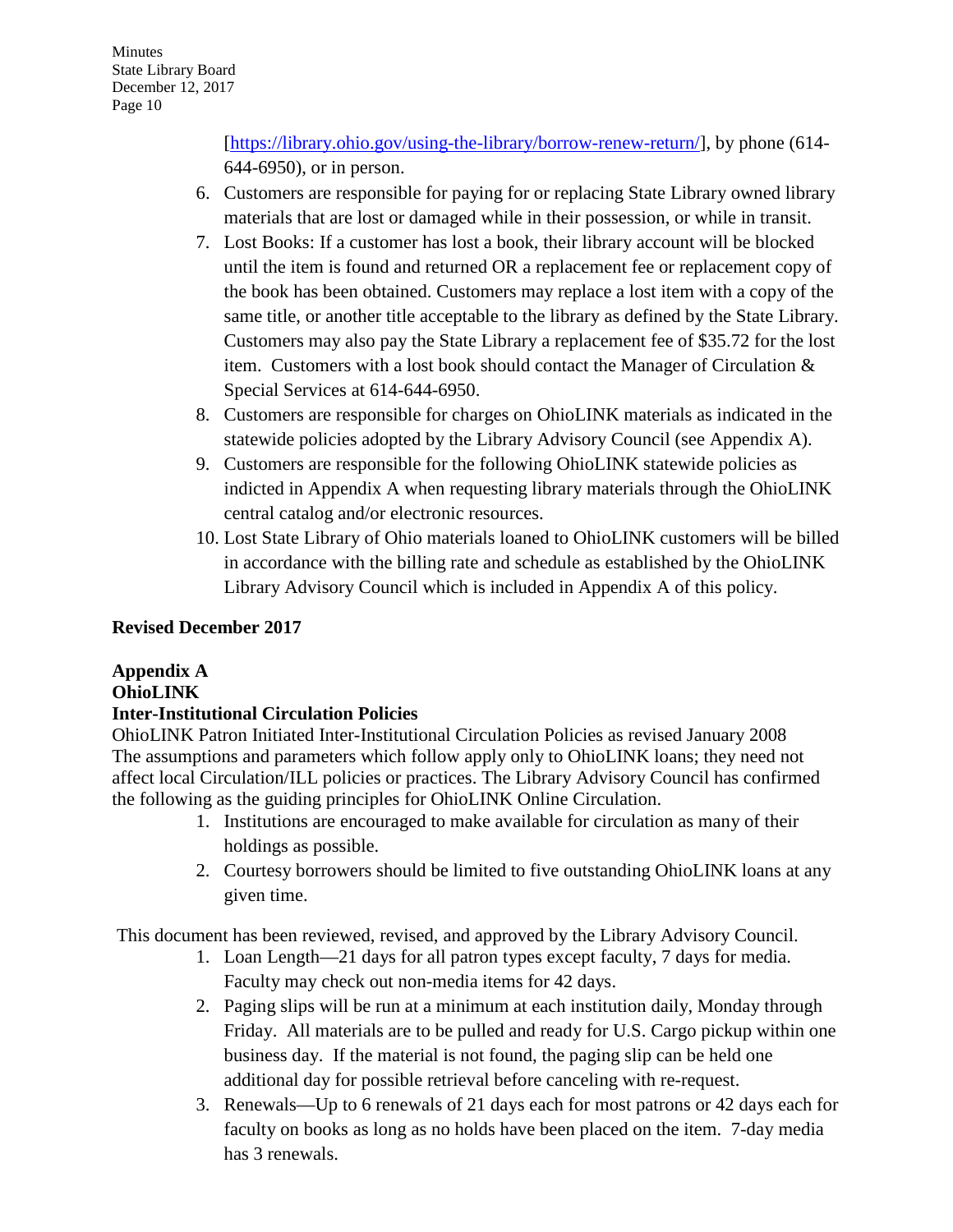- 4. Recalls—Materials will be recalled only for Course Reserve use; materials may be recalled from any patron type.
- 5. Hold Requests—When there are no available copies, the system may allow one hold to be placed. If one hold already exists, the request will be canceled and the user will see the cancellation notice on his or her patron's record stating that the request cannot be filled within OhioLINK and suggesting they use Interlibrary Loan at their library. Holds will not be placed if the existing checked out items are not more than 10 days overdue or the due date is not more than 10 days in the future.
- 6. Priority—Requests will be filled in the order received.
- 7. Missing in Transit—If in-transit materials cannot be located at either location, a search list may be generated for statewide distribution and searching.
- 8. Reserve—Materials borrowed through OhioLINK will not be placed on reserve at the borrowing institution, unless special arrangements in support of distance learning have been made.
- 9. ILL—Materials available through OhioLINK online requesting will not be requested or filled through traditional interlibrary loan services.
- 10. Patron Records—Complete patron records will be kept only at the home institution of the patron. Only authorized staff at that library may change, update, or enter patron records for their borrowers. Only staff at the home library may override blocks for their borrowers. No information will be kept in the central database.
- 11. Load Balancing—An attempt will be made to balance lending and borrowing over the course of time at each institution unless that institution chooses to be a net lender. To balance lending and borrowing, central site software may be manipulated annually by OhioLINK staff. The selection of the copy to be sent to a borrower should be randomized by the system to balance lending and borrowing. The patron will not be able to designate which copy is to be borrowed unless the title has one or more volumes attached to it. Circulation staff may override this rule in order to borrow a specific copy when deemed appropriate.
- 12. Charges—All OhioLINK patrons will be charged late fees at the rate of \$.50 per day (\$2.00 per day for failure to return a recalled item promptly). The maximum fine per item is \$15.00. The patron's home library will be responsible for notifying its patrons of overdue materials and fees accrued. A lost book replacement charge of \$75.00 will be billed to the patron who does not return an OhioLINK loan 30 days after the due date. A \$50.00 processing fee will also be included on these lost book invoices. Only the replacement fee is canceled when the item is returned. The patron's home library will keep the monies collected for all late fees and replacement and processing costs.
- 13. New Materials—New materials will be automatically available for any OhioLINK borrower as soon as it is available to local patrons for circulation. If